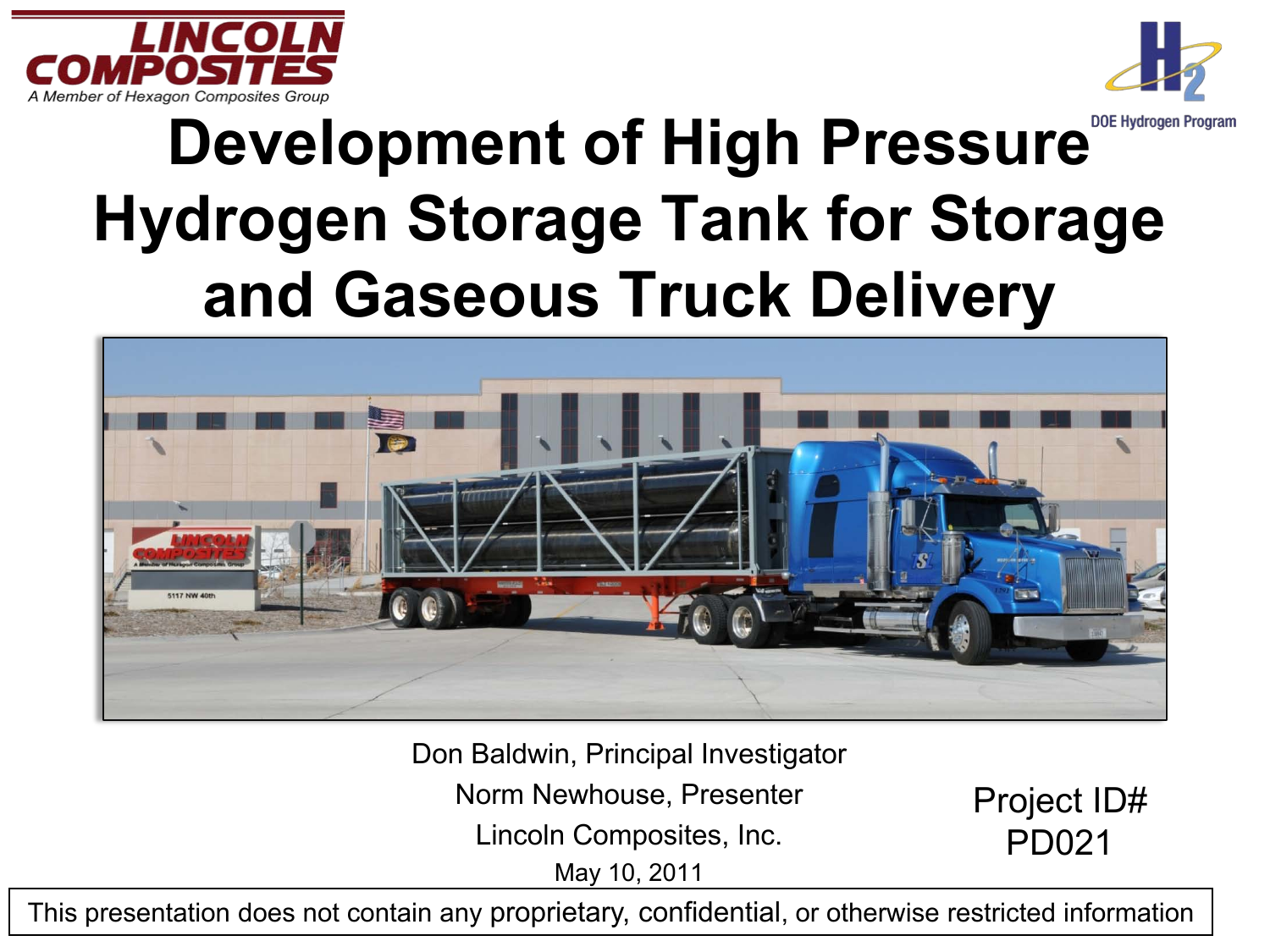# **Overview**



#### **Timeline**

- Phase I July 08 June 09 – 100% Complete
- Phase II June 09 June 11
	- 5% Complete
	- Looking to extend completion date to June 12

#### **Budget**

- Total project funding **(Phase I & II)**
	- DOE share \$3M
	- Contractor share \$2.73M
- Funding received in FY10 \$610K
- Planned Funding for FY11 \$900K

#### **Barriers**

- Barriers addressed
	- Gaseous Hydrogen Storage and Tube Trailer Delivery Costs
	- System Weight and Volume
	- **Efficiency**
- **Targets** 
	- \$500/kg of H2 stored by FY2010, \$300/kg by FY2015
	- Volumetric capacity 0.03 kg/liter by FY2010, >0.035 kg/liter by FY 2015
	- Tube trailer delivery capacity 700 kg by FY2010 and 1,100 kg by FY2017

#### **Partners**

- Discussions with ABS on vessel qualification
- Discussions with US DOT

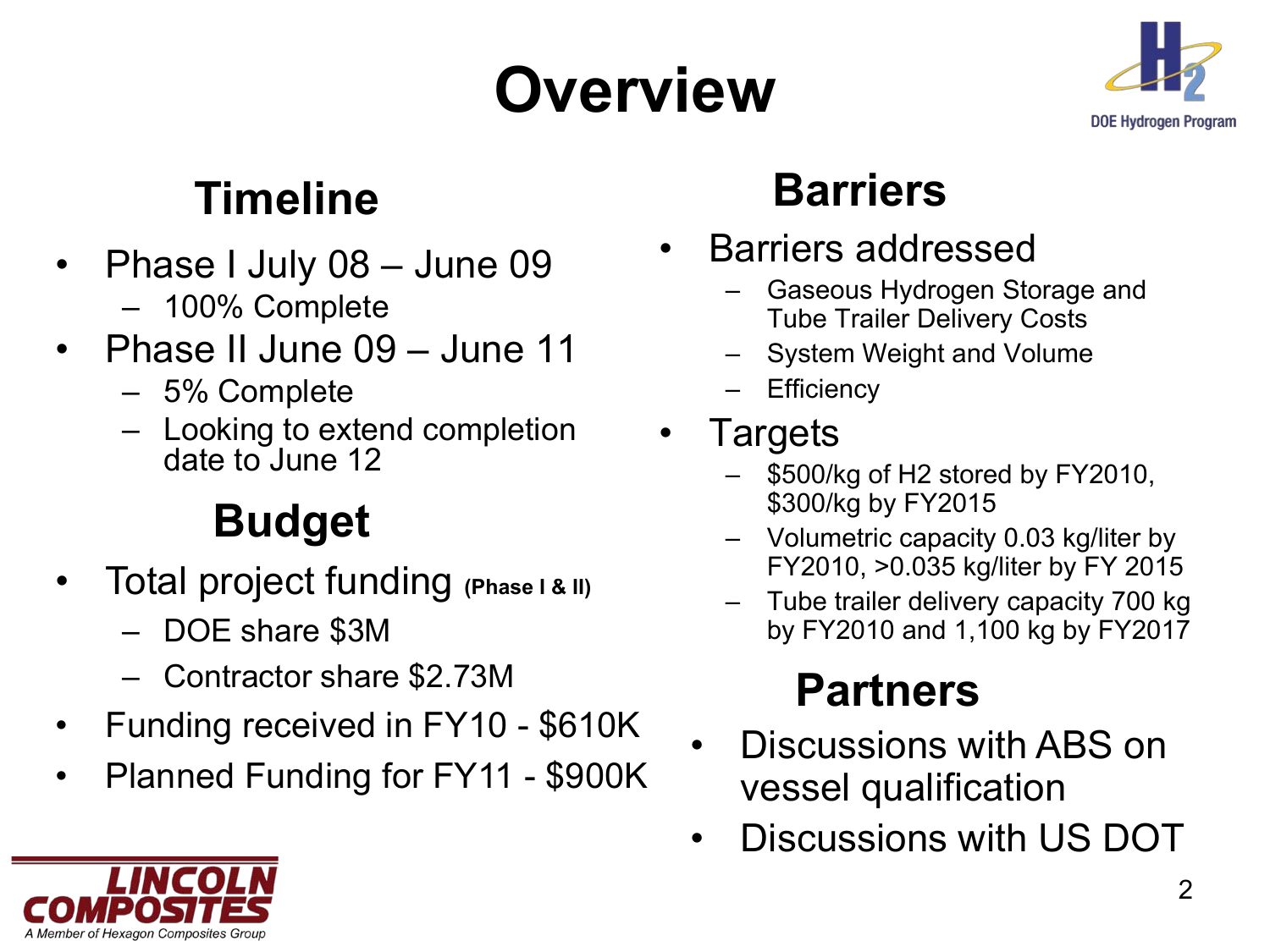

## **Project Objectives**

- Relevance: to reduce the cost of a near-term means of transporting gaseous  $H<sub>2</sub>$  from the production or city gate site to the station.
- Design and develop the most effective bulk hauling and storage solution for hydrogen in terms of cost, safety, weight, and volumetric efficiency. This will be done by developing and manufacturing a tank and corresponding ISO frame that can be used for the storage of hydrogen in a stationary or hauling application was developed and manufactured in 2009. **Complete 4Q 2009**.
- Based on current knowledge of tube trailer design, carry out preliminary design and qualify a 3600 psi tank and ISO frame that will hold 510000 in3 (~8500L) water volume. **Complete 4Q 2009**.
- Complete trade studies needed to increase vessel capacity by increasing pressure to 5000 psi (ultimately exceeds the DOE's FY01 capacity target by >15%). **Complete 1Q 2011.**
- **Based on the results of the trade studies, move forward on the design, manufacture and qualify a 5000 psi vessel/system.**

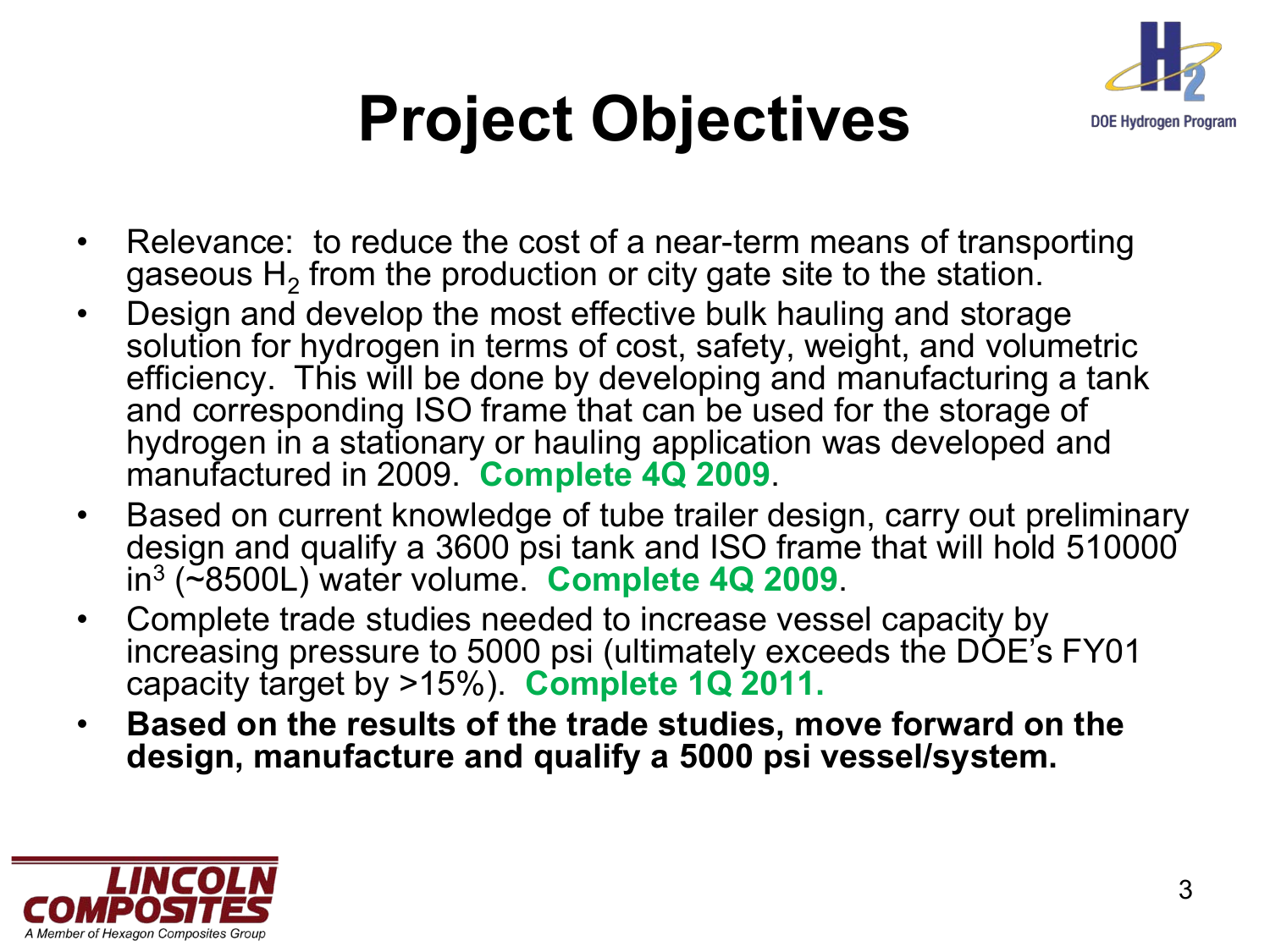

# **Objectives-Technical Targets** DOE Hydrogen Program

| <b>Hydrogen delivery targets</b>                                           | <b>ISO container with four 3600 psi tanks</b><br><b>(FY 2009 Work Scope)</b>                                                                                                                                                                                                                                                                        |
|----------------------------------------------------------------------------|-----------------------------------------------------------------------------------------------------------------------------------------------------------------------------------------------------------------------------------------------------------------------------------------------------------------------------------------------------|
| \$500/kg of hydrogen stored by<br>FY2010, \$300/kg by FY2015               | The current ISO assembly, with four tanks installed, can<br>store about 600 kg of compressed hydrogen gas at 3600 psi<br>with a safety factor of 2.35. It is estimated that the cost will be<br>\$675-\$750 per kg of hydrogen depending on market demand.                                                                                          |
| Volumetric capacity 0.03 kg/liter by<br>FY2010, >0.035 kg/liter by FY 2015 | The baseline tank has a capacity of 150 kg hydrogen in a<br>volume of $\sim$ 8500 liters, achieving a performance of $\sim$ 0.018<br>kg/liter.<br>This performance measure can be increased 33% to 0.024<br>kg/liter by increasing the service pressure to 5000 psi and<br>95% to 0.035 kg/liter by increasing the service pressure to<br>8300 psi. |
| Tube trailer delivery capacity 700 kg<br>by FY2010 and 1,100 kg by FY2017  | The current ISO assembly, with four tanks installed, will<br>contain about 600 kg of hydrogen.<br>This can be increased 33% to about 800 kg by increasing the<br>service pressure to 5000 psi and 44% to about 1150 kg by<br>increasing the service pressure to 8300 psi.                                                                           |

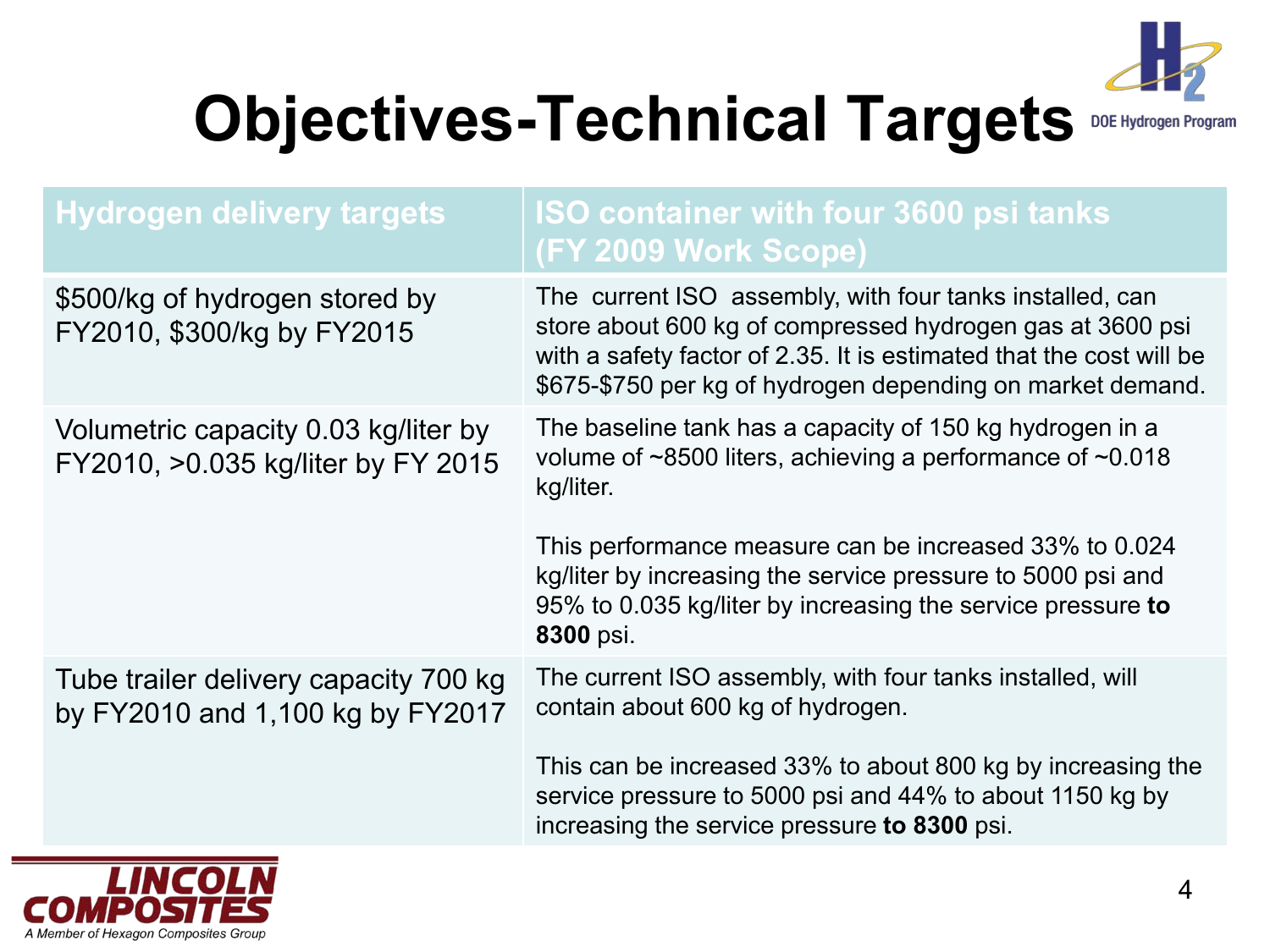## **Approach/Milestones**





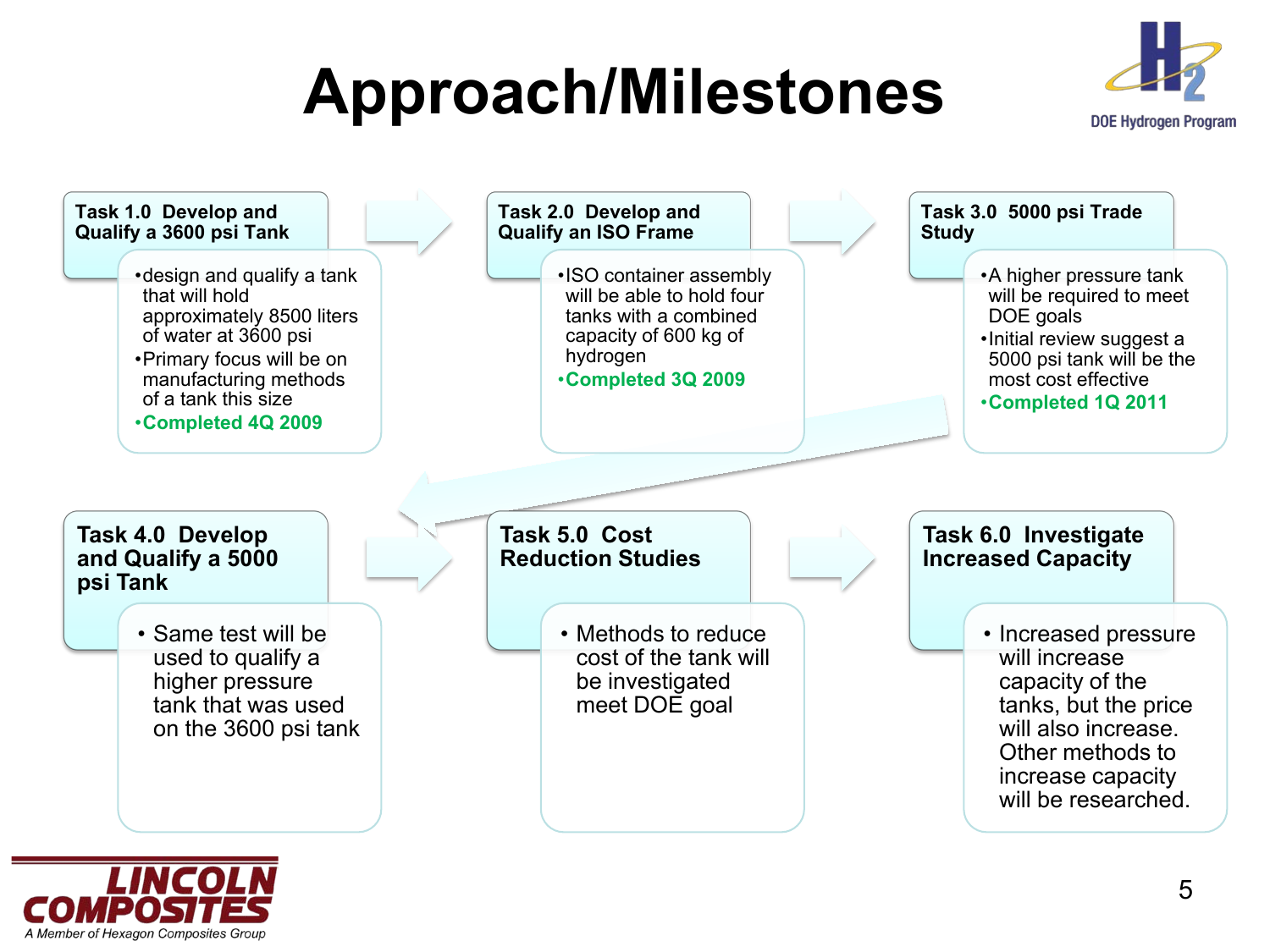#### **Technical Accomplishments/ 442 Progress/Results**

- **Successful completion of all qualification tests for a 3600 pressure vessel**
	- **Hydrostatic Burst Test Ambient Pressure Cycle Test LBB (Leak Before Burst) Test Penetration (Gunfire) Environmental Test Flaw Tolerance Test High Temperature Creep Test Accelerated Stress Rupture Test Extreme Temperature Cycle Test Natural Gas Cycle Test with Blowdown**





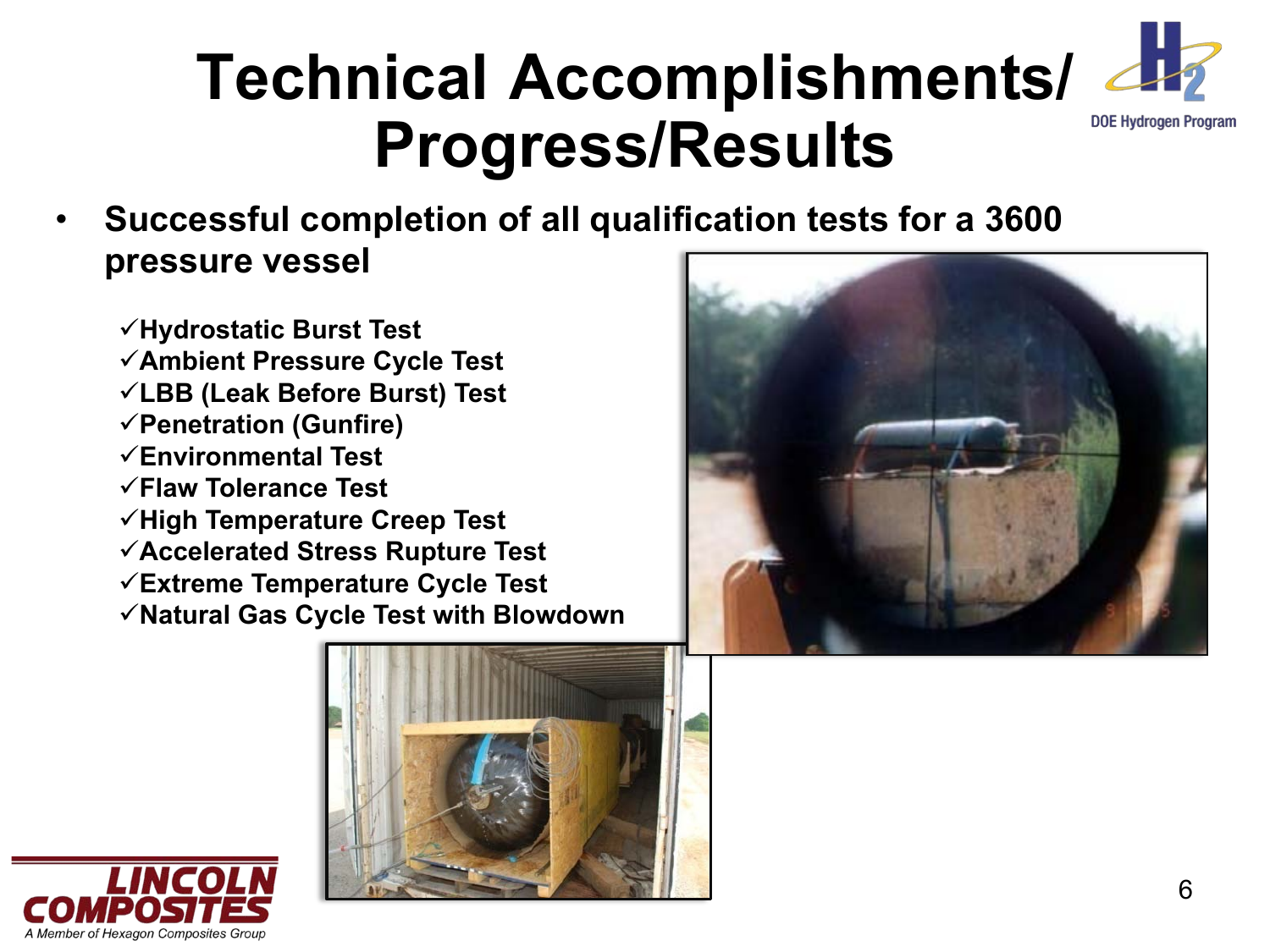#### **Technical Accomplishments/ 242 Progress/Results**



- **Pressure vessel targeted at 3600 as infrastructure already in place to utilize**
- **Designed to meet industry standard transporting dimensions**
- **Completed stress analysis on frame**
- **Performed DFMEA**
- **Performed HazID analysis**
- **Developed pressure relief system for fire protection**



**Completed the design, manufacture and assembly of ISO container (standard dimensions) capable of storing ~600 kg H2 @ 3600 psi.**



**Completed Testing of ISO Container**

- **Dimensional**
- **Stacking**
- **Lifting – Top and bottom**
- **Inertia Test**
- **Impact Test**
- **Bonfire**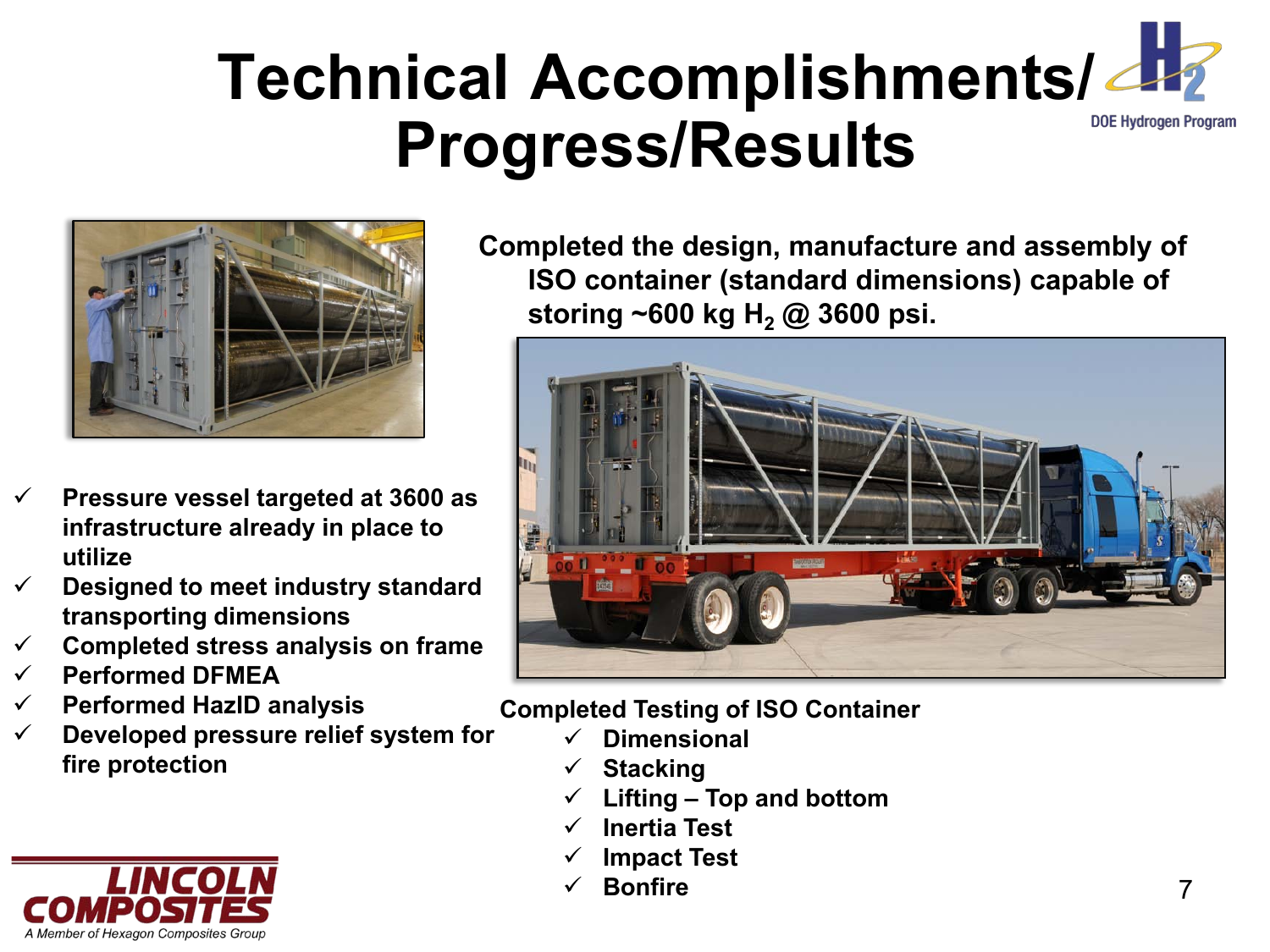

#### **Trade Studies**

- Trade studies were undertaken to evaluate potential targets that would increase utilization storage design that best meet or exceed DOE targets
- Key Factors
	- Module Volume (increased utilization)
		- Cylinder Size
		- Packing Efficiency
	- Cylinder Design (increased H2 density)
		- Cost Reduction
		- Stress Ratio
		- Working Pressure
		- Storage Temperature

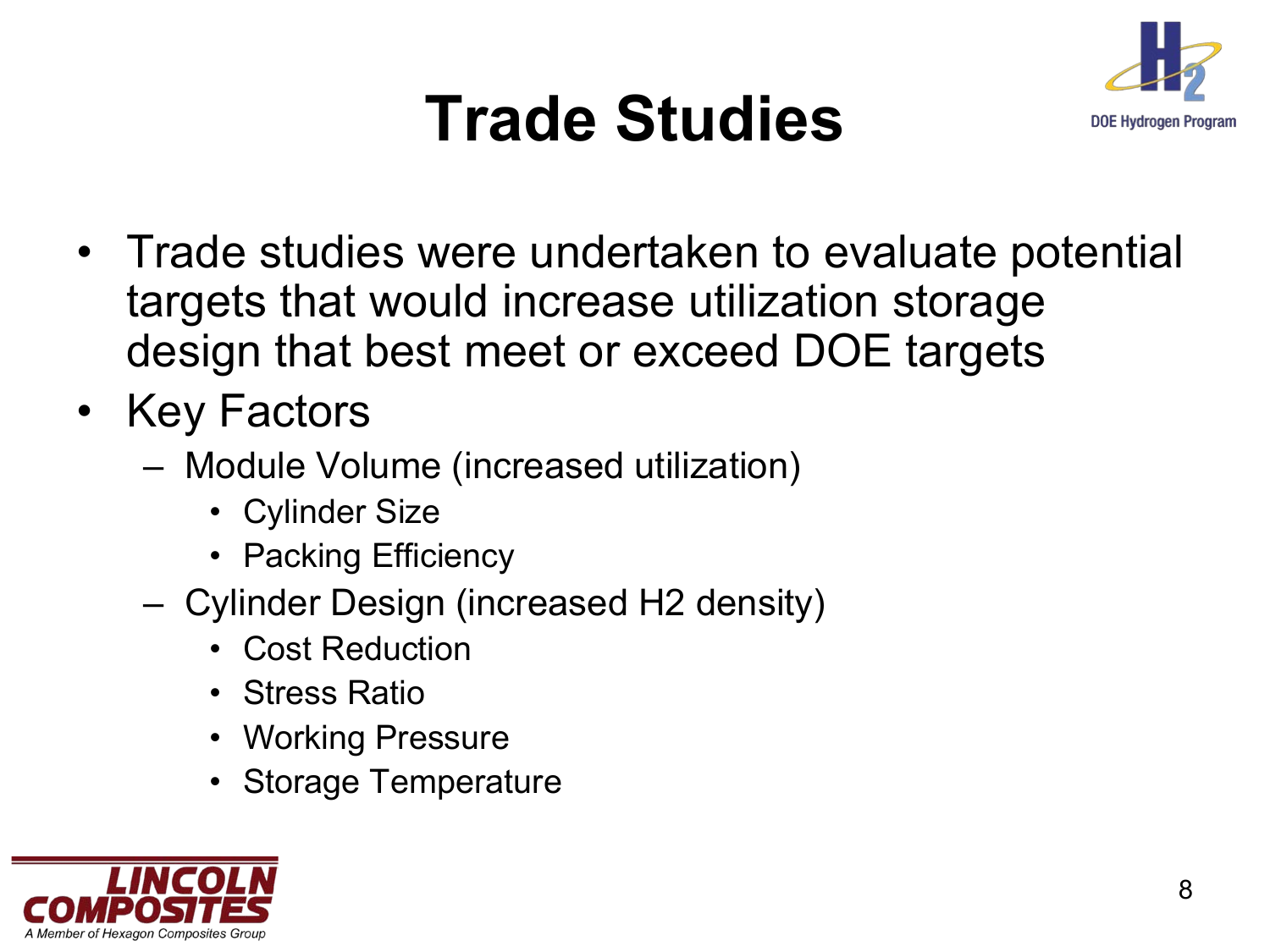

# **Design Baseline/Gap Audit**

- Lincoln Composites Titan Module
	- Current Lincoln Composites product (chosen as the baseline for the trade studies)
	- Intermodal ISO 668 1A Frame
	- 4x Type 4 Cylinders
		- 250 bar Working Pressure
		- Carbon Fiber, 2.35 SR
	- Increase Capacity (kg H2 per Liter)
		- Increase Pressure and/or Utilization
		- From 0.018 kg to 0.03 kg of H2 per Liter
		- From 616 kg to 700 kg H2 Capacity at 15C
	- Decrease Cost (\$ per kg H2)
		- From \$500 per kg to \$452 per kg H2

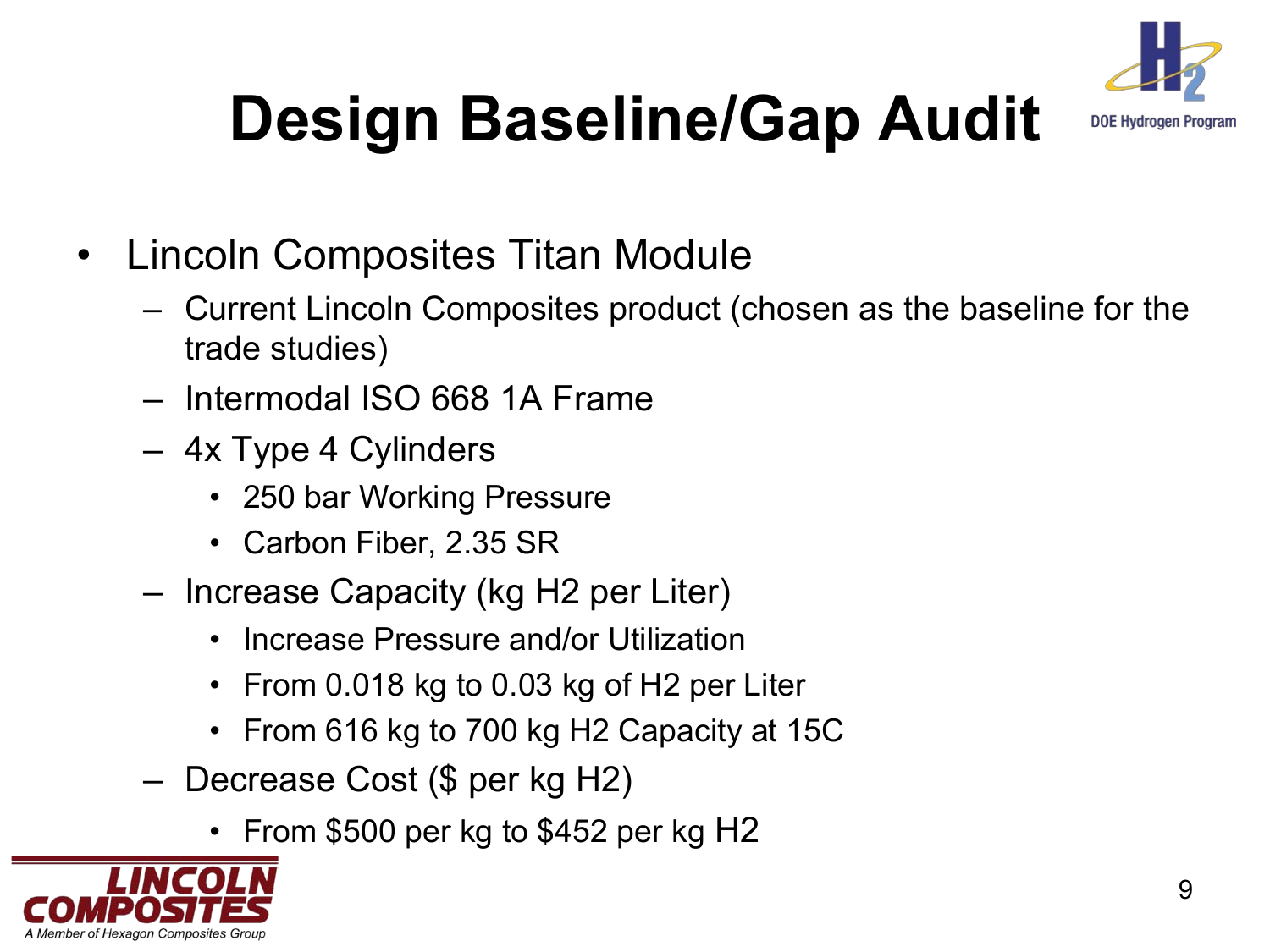

### **Trade Factor #1: Cylinder Size**

- Titan Module
	- 4 Cylinders in Horizontal 2x2 Arrangement
	- 60 % Utilization
- A Single Large Cylinder
	- 63 % Utilization
	- T/D Ratio: Liner Fabrication Limitations
		- Pipe Extrusion, Injection Molding of Heads
		- Welding of 254 mm Wall

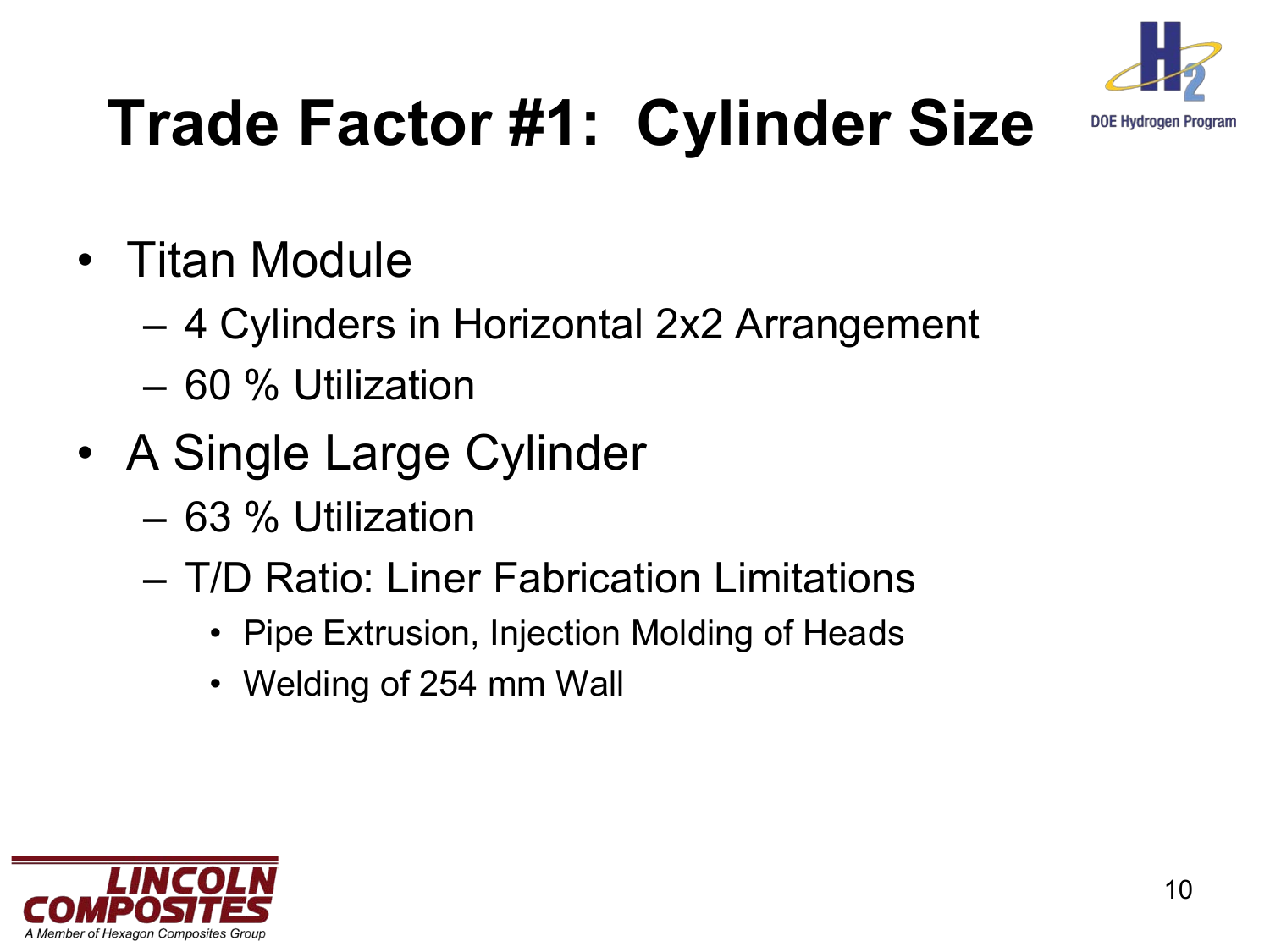

### **Trade Factor #2: Cylinder Packing**DOE Hydrogen

- Add More Cylinders to Titan
	- 4 Along Sides and 1 Center
	- 68 % Utilization
	- Difficult to Incorporate
		- L/D Ratio: Straightness and Winding Stability
			- Two Cylinders in Each Position
			- Center Support or Strap Mount
		- Plumbing Manifold
- 8 Cylinders in 3x2x3 Arrangement
	- 56 % Utilization
- Many Smaller Nested Cylinders
	- 91 Cylinders in Vertical Arrangement
		- L/D Ratio: Straightness and Winding Stability
	- 68 % Utilization
	- Complexity and Cost of Plumbing
	- Considerably More Difficult to Service

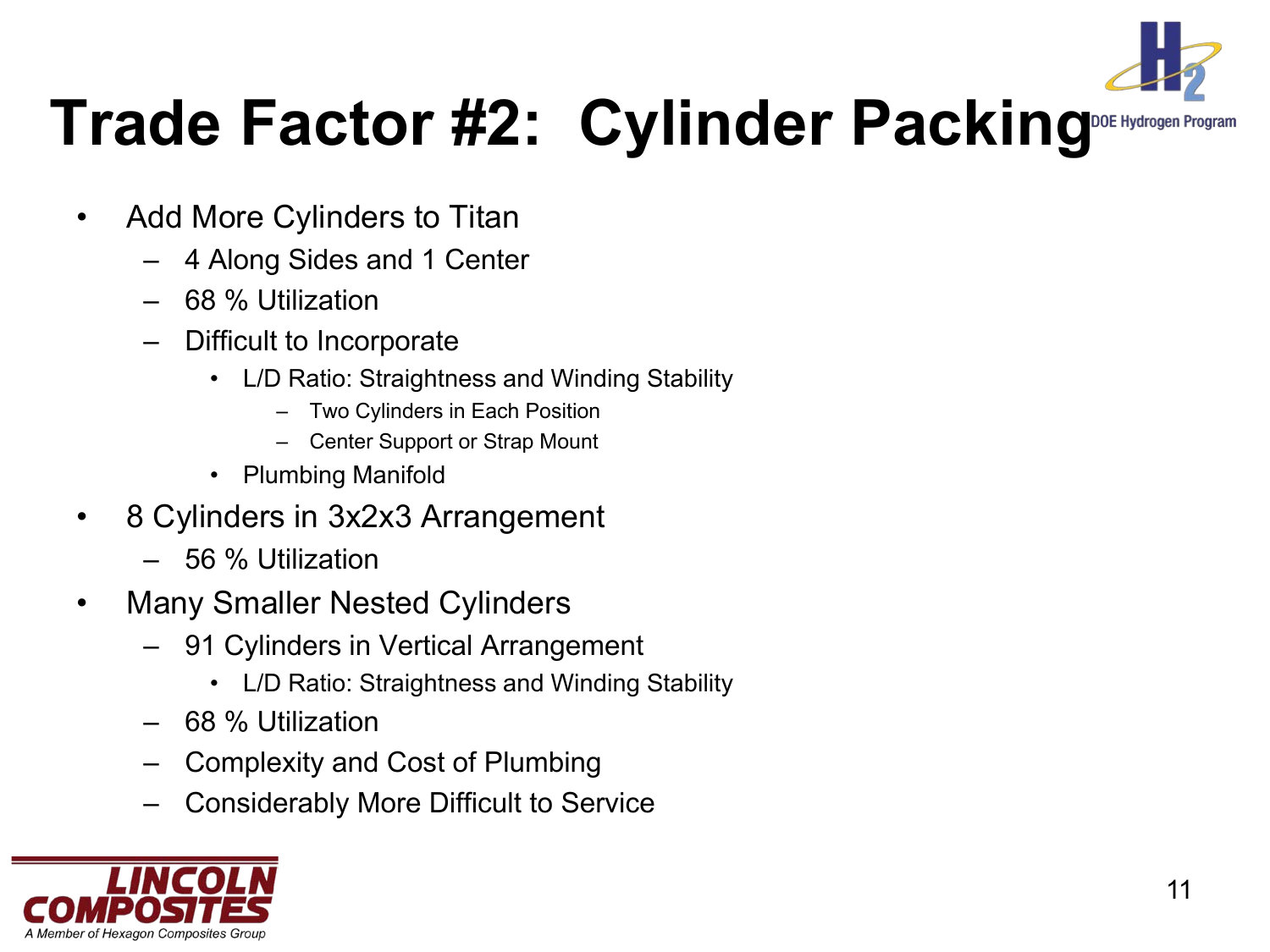# **Trade Factor #3: Working Pressure APY**



- Increasing H2 Density by Raising Working Pressure
- 33 % Increase in Capacity at 15 C
	- .024 kg/L at 350 bar
	- .018 kg/L at 250 bar



- Practical Limit is 350 bar
	- Higher pressures exacerbates thick-wall effects and reduced strength translation
	- Availability of Plumbing Hardware
	- Availability of H2 Compressors

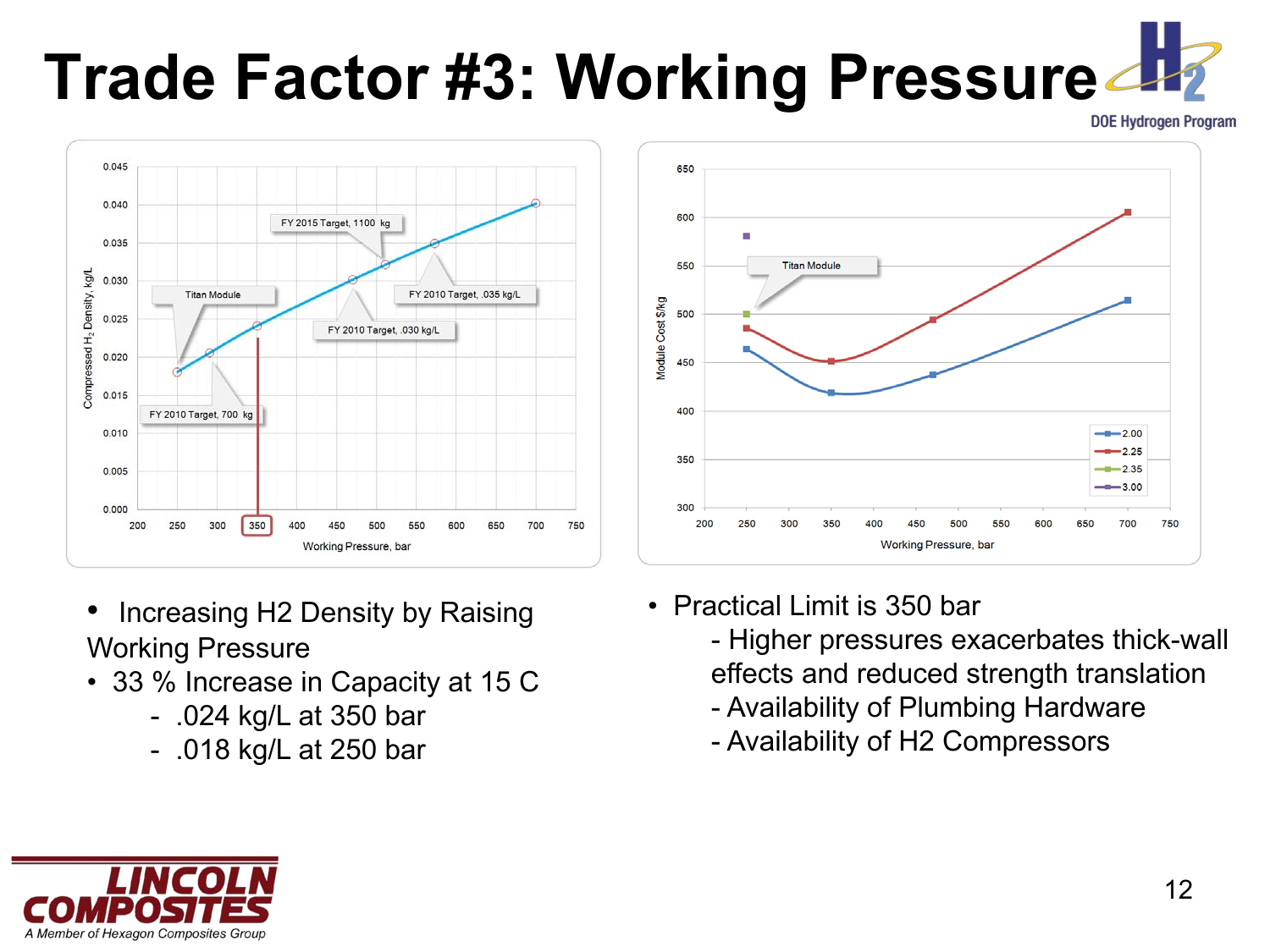#### **Trade Factor #4: Storage Temperature**



- Increase H2 Density by Lowering Storage **Temperature**
- 22 % Increase at 250 bar
	- .018 kg/L at 15 C
	- .022 kg/L at -40 C
- 61 % Increase at 350 bar
	- .029 kg/L at -40 C



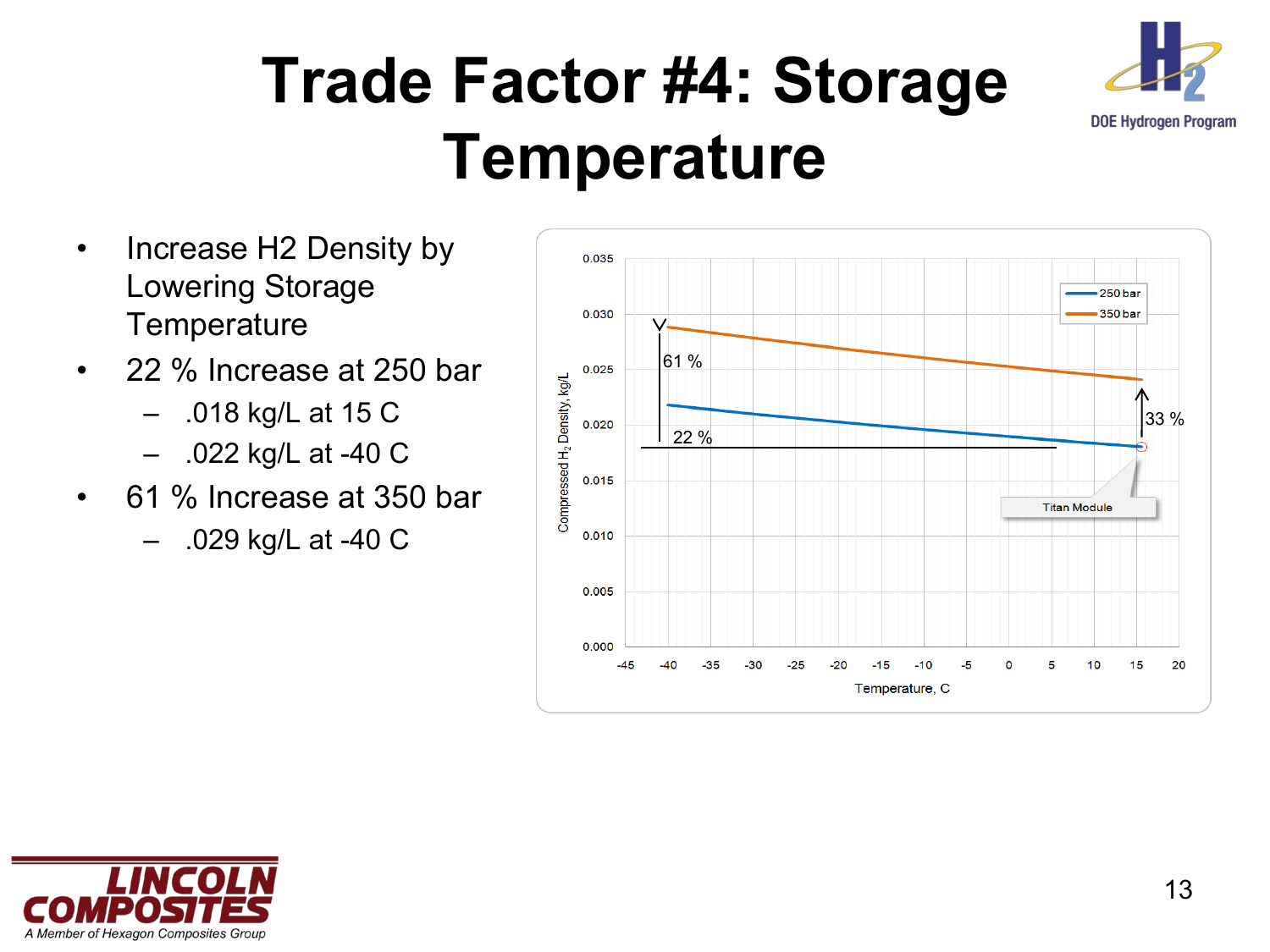### **Trade Factor #5A: Module/Cylinder Cost**





- **Currently Meet** \$500 per kg H2
	- 72 % of Cost is **Cylinders**
	- 86 % of Cylinder Costs is

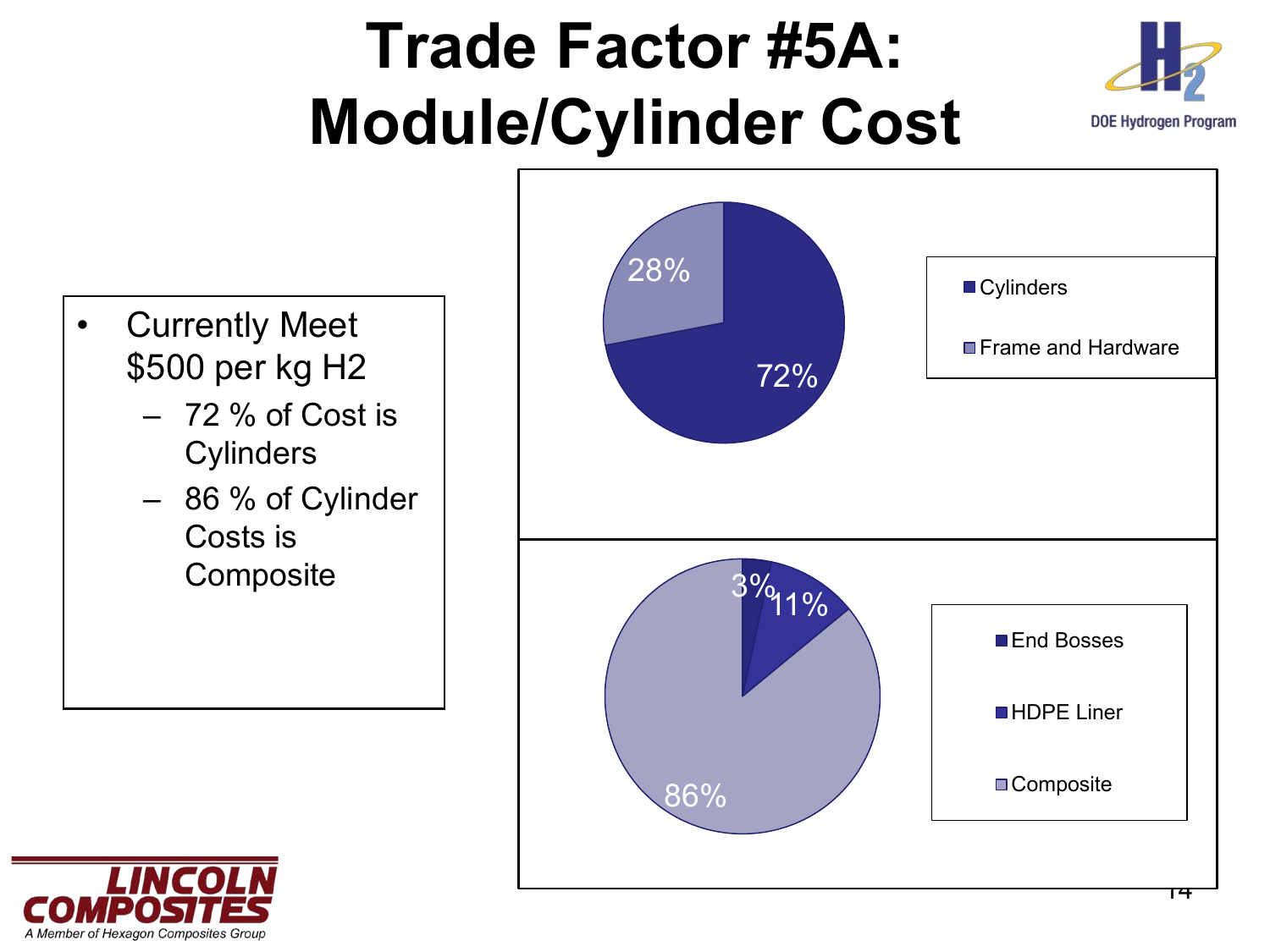#### **Trade Factor #5B: Pressure Vessel Costs**



#### **Liner Cost**

- Use Less Material or Lower Cost
	- Presently at minimum T/D ratio suitable to both liner fabrication and filament winding
	- No Known Lower Cost Alternate
		- Weldable, Cold Ductility, Permeation
- Steel End Bosses
	- Size Constrained by Mounting Interface
	- Cost Savings Have Marginal Affect

#### **Composite Cost**

- Carbon Fiber
	- Lowest SR of Allowable Fibers
	- T700 Greatest Strength per Unit Cost
		- Direct Material (incl. Epoxy)
		- Wind Time Costs
	- Higher strength carbon fibers have a 2-4x increase in cost for 15-40% in strength

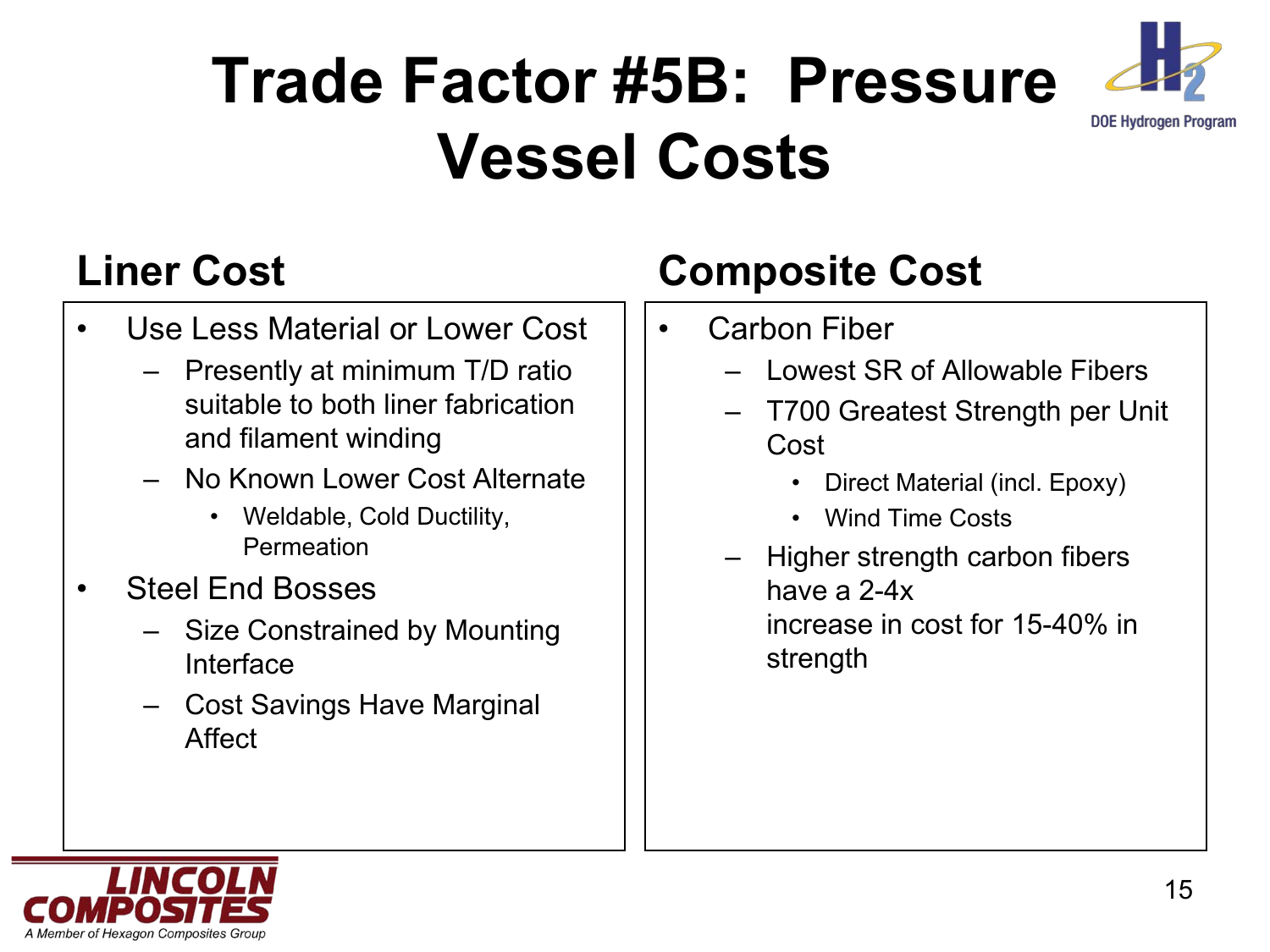

### **Trade Factor #6: Stress Ratio**

- Reduce weight and cost by lowering carbon fiber usage (stress ratio)
	- Titan: 2.35 SR based on CNG Requirements
	- 2.25 SR Allowed per ASME for H2
	- 2.00 SR is Considered Safe

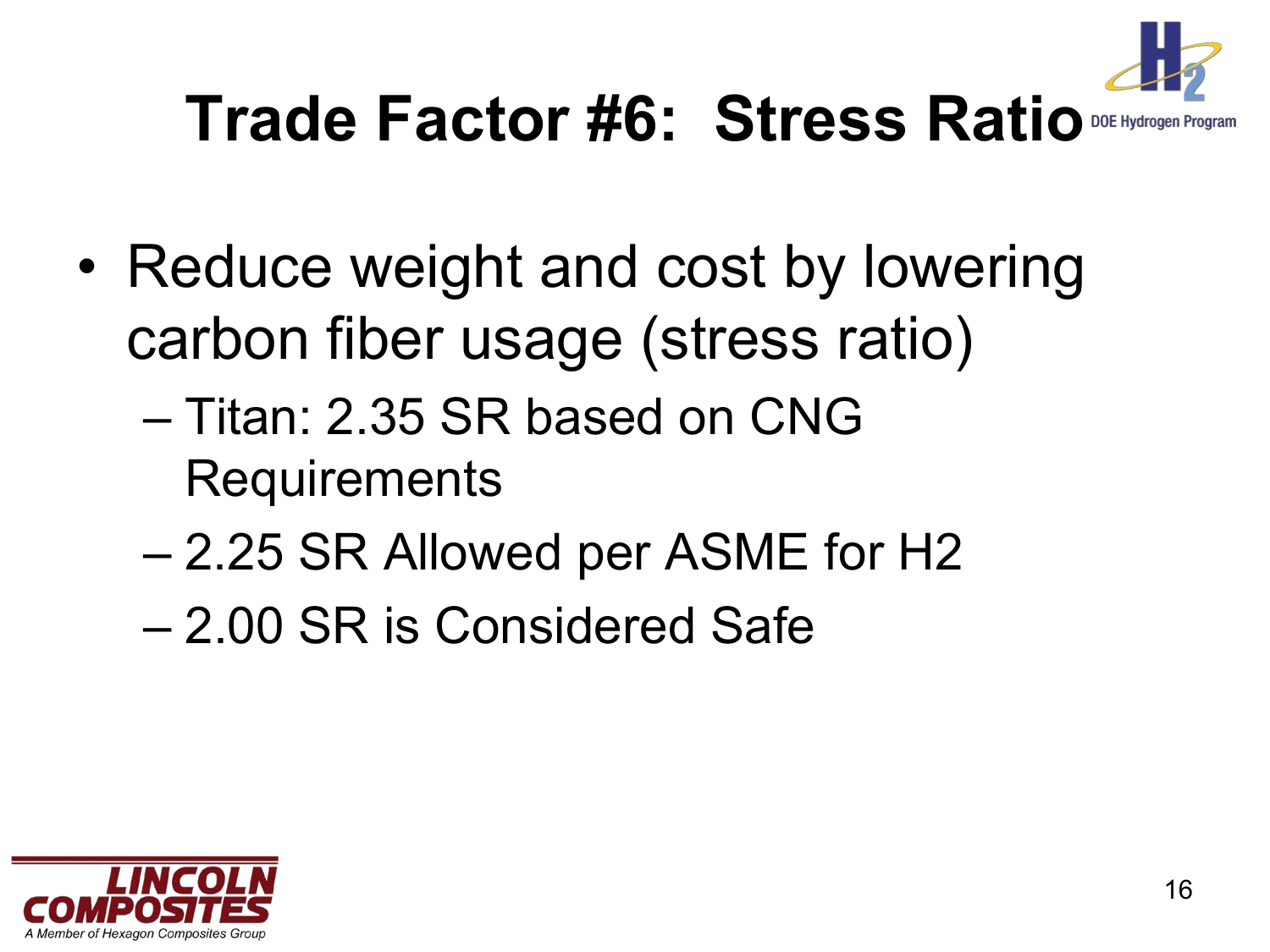

# **Trade Studies Conclusions**

- 350 bar Titan Logical Next Step
	- 2.25 SR Design will Fit Titan Frame
	- .018 to .024 kg H2 per Liter
	- 616 to 822 kg H2 Capacity
	- \$500 to \$452 per kg H2
- Cold Storage Adds Cost
- Adding Cylinders Adds Cost

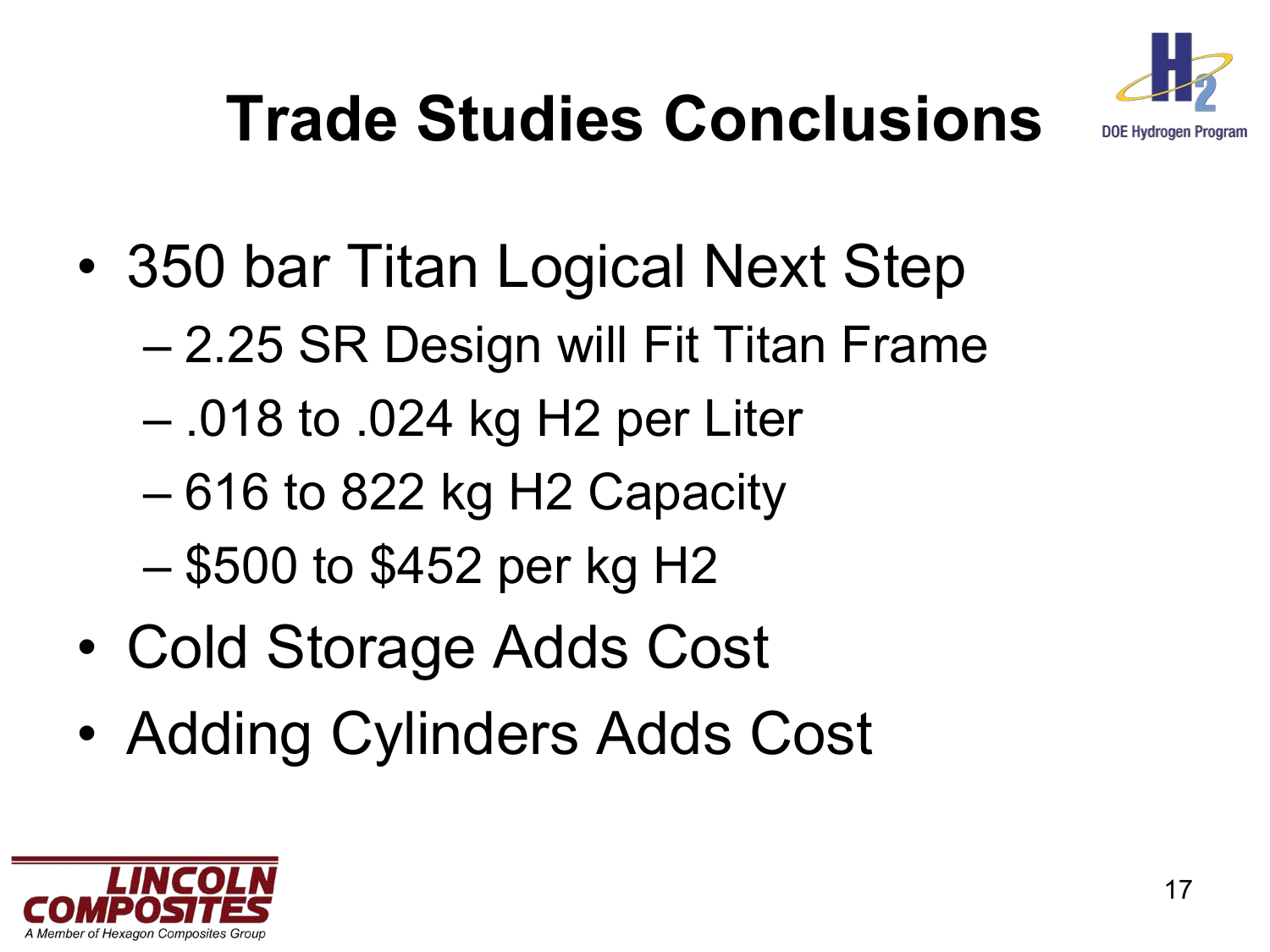## **Collaborations**



- Current and future customers regarding hydrogen storage at 350 bar
- American Bureau of Shipping on qualification of existing and potential changes to composition of current pressure vessels
- Discussions with DOT on approval of bulk hauling container in the US

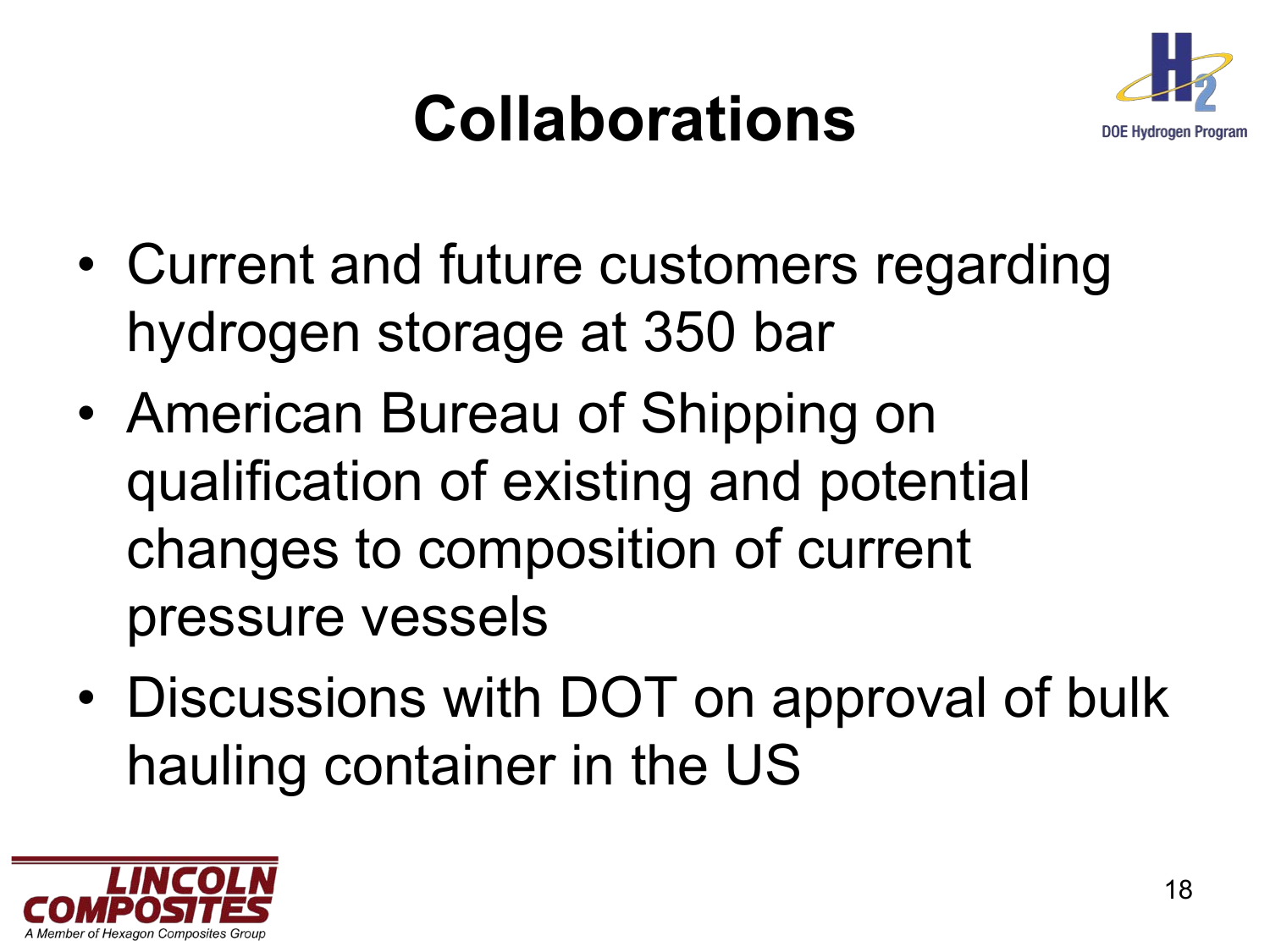#### **Future Work**



- **FY 11**
	- **Complete design and qualification of higher pressure tank based on results from trade study. Results from the trade studies indicate this will be a 5000 psi tank.**